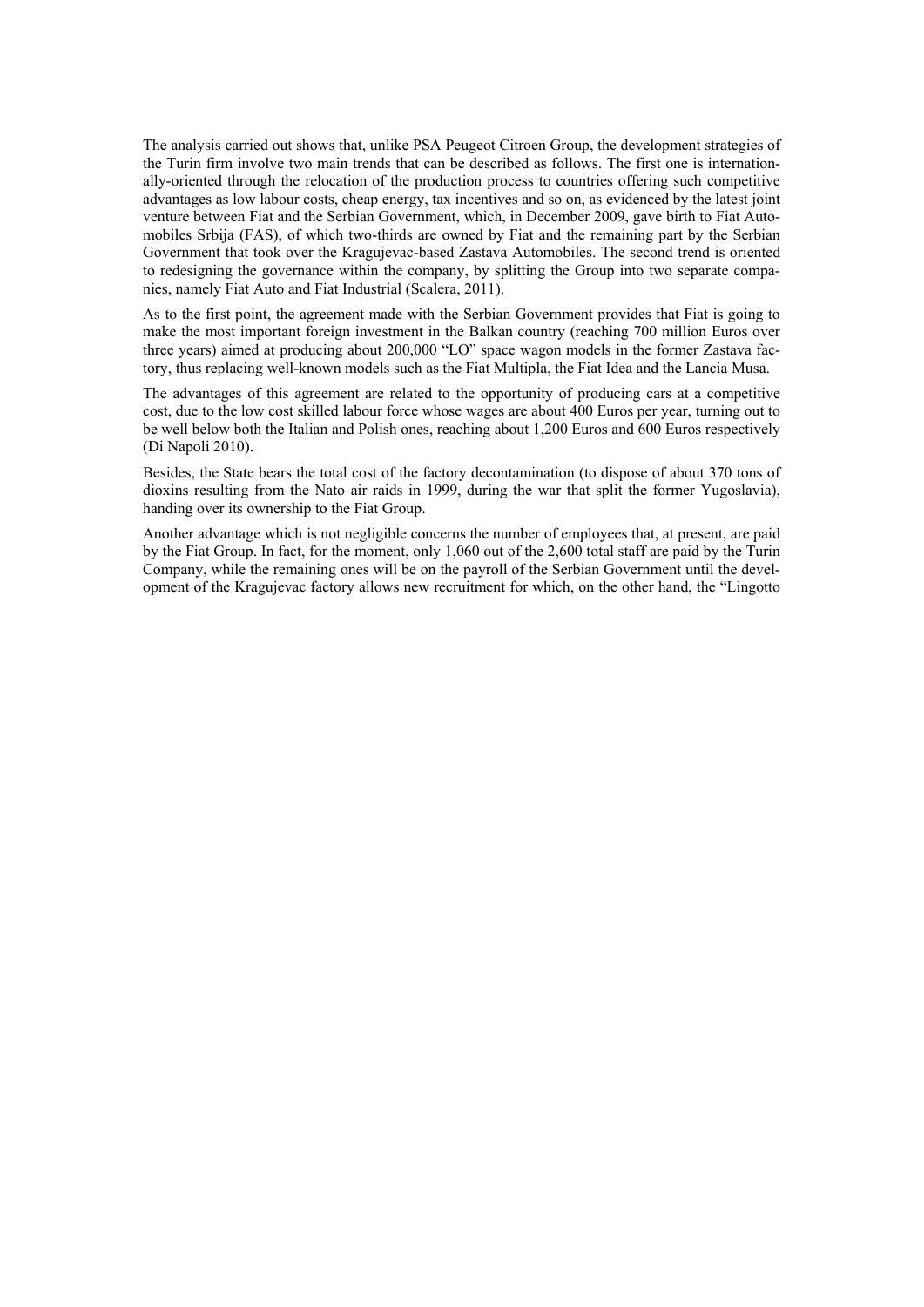However, in the above factory, a referendum was held by the owners at the beginning of the year, concerning the acceptance or not of the new labour agreement, in exchange for considerable production investment reaching 1 billion Euros to produce new "luxury" models (like Jeep and Giulietta). The referendum was successful, with the favourable opinion of 54.1% of the workers, out of the total staff of 5,400 employees in the factory.

In particular, the agreement is penalizing for workers who, nevertheless, due to the current international economic recession, opted for keeping their job in spite of reduced rights.

Going further into details, the agreement provides for reduced breaks, shrinking from 40 to 30 minutes, with 32.47 Euros added, monthly, on the wage packet for the extra minutes worked, the nonpayment of the first day off sick for those employees who will be out shortly before holidays or on their weekly day off for more than twice a year, a 40-hour weekly work salary, including breaks, spread over a total of 18 work-shifts, compulsory overtime up to 80 hours per year and, above all, new sanctions about striking that can lead to the worker's dismissal if production is seriously damaged (Sciarra 2010d).

It is important to point out that the assent of almost all the trade unions to this independent contract providing that the Joint Trade Union Committee (JTUC) is replaced by the corporate one is only possible because the Fiat Group is no more party to the Italian Manufacturers' Association (Confindustria).

Another disadvantage is, however, linked to this corporate Taylor-style policy inhibiting workers from any kind of protest. Which, in the long run, is likely to bring about growing social unrest due to exhausting work-shifts, lack of dialogue with the top management, as well as a worker's wages which are not up to the average standard of living of the country. All these factors are likely to lead the employee to develop a state of depression thus causing either long periods of absenteeism from work or lesser commitment by the worker as compared with his own potential.

From the point of view of taxation, even if the elimination of customs duties allows the Russian market to collect 400 million Euros, considering 200,000 motor vehicles exported, this amount is not going to be cashed by the Turin firm but it will be handled by the Kragujevac joint company (Mijalkoviæ 2008).

Besides, it is to be pointed out that the incidence of the labour cost doesn't exceed 7% of the total capital in a highly complex and technologically advanced structure, with a final saving that, after all, should only reach 3% of the end-product. Which would make one consider that the GOM (Gross Operating Margin) is very scant if, to keep it steady, in this period of international recession, it is necessary to sacrifice the social peacefulness of the firm.

As to the internal strategy, aimed at changing the corporate organization, in order to expedite the decision-making process, as well as to achieve the flexibility needed to meet promptly the market's development, in September 2010, as already described above, the Fiat group split into two separate companies: Fiat Auto and Fiat Industrial. The first will include, besides Fiat Group Automobiles, such companies as Ferrari, Maserati, Magneti Marelli, Teksid, Comau and Fiat PowerTrain automobiles; the second will incorporate CNH and Iveco, in addition to the industrial and marine sector of Fiat Power-Train.

This reorganisation will eventually allow the motor sector to go its own way and the management and funders to really understand the extent of the value yielded through the production and sale of cars. In fact, from a financial point of view, the above shake-up will also include a fair distribution of the industrial debt between the two groups reaching approximately 2.5 billion Euros as well as initial liquidity of 10 billion Euros for Fiat Automobiles and of 3 billion Euros for Fiat Industrial (Fornovo 2010).

In addition, the spin-off of the automotive industry from the industrial one has allowed Fiat Automobiles and Fiat Industrial shares to be quoted separately as from the beginning of the year; which was highly appreciated by the financial community.

In an international market which is currently experiencing a state of turmoil due to a proceess of continuous change influencing its evolution, the logic of this splitting is primarily oriented to preventing the heterogeneity of the businesses that made it up because of a clear difference distinguishing the two main activities as regards their specific features, commitments, capital profitability, margins and dynamics of their markets.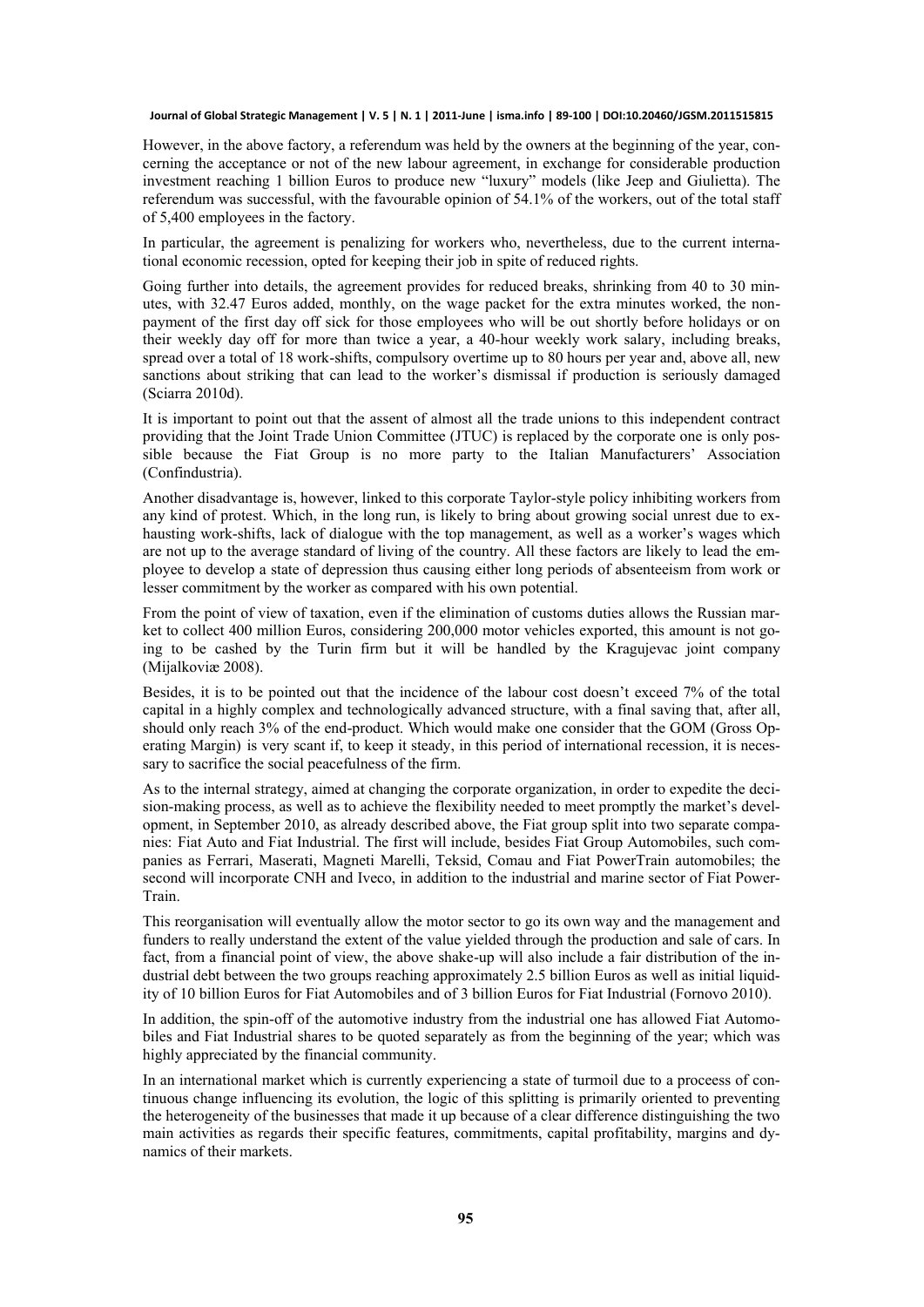This will enable each of the two business units to focus on its own SBA (Strategic Business Area) with goals easily identified and recognized by the market and to show specific features with strategies that are determined independently, as well as to bring out the amount of value that each entity is likely to yield.

Specifically, the Fiat Group will be able to better its competitive position on a world scale and to enhance its efficiency thanks to an alliance with Chrysler, whose share should reach 51% by the end of the year, benefiting from the best distribution in the Chrysler's sale network; which will allow Fiat to spread its brand internationally, giving birth to a "four-headed heart": Turin for the European market (that is going to control the Italian factories as well as those based in Poland, Serbia, Turkey and Russia), Detroit for the North-American one (covering American investments in addition to those in Canada and Mexico), Betim for South-America (that is going to control Brazil as well as Argentina) and finally Peking, for the Asian area (that is going to run the newly established Chinese factory in Changsha as well as India).

The results seem to support the Group's strategies, despite the cut in governmental incentives; in fact, it seems that, on one side, the Group's net proceeds have risen from 50,102 million Euros in 2009 to 56,258 million Euros in 2010 and, on the other one, the negative net result recorded in 2009, with a loss of 848 million Euros, was turned into a profit in 2010, with 600 million Euros. Finally, the car sector alone has increased the result concerning the ordinary management, shifting from 719 million Euros in 2009 to 934 in 2010, while, thanks mainly to the partnership with PSA Peugeot Citroen, vehicles have more than doubled their positive result, shifting from 105 million Euros in 2009 to 270 in 2010 (Molinengo 2011).

Prospects for the future are highly ambitious for the Turin firm whose turnover is expected to reach 64 billion Euros, within four years, which would actually double the amount expected for 2010, of which as much as 80% would result from Fiat Group Automobiles, 6% from Ferrari and Maserati, while the remaining part would come from component production (Fornovo 2010).

## **THE ORGANIZATION OF PSA PEUGEOT CITROEN AND FIAT AUTO**

The analysis carried out on the companies' organizational structures of PSA Peugeot Citroen and Fiat Auto shows that the two manufacturers rely on the Toyotist principles based on the lean production model.

The reasons for this organizational orientation are related to the fact that the turbulence of the markets has changed the companies' strategic structure (meant as the company's organisation that is strategically relevant) that, being originally of a unitary kind (namely having a single competitive reference system), has got diversified (i.e. involving companies that are willing to compete in different areas and ranges of activities characterized by different reference economic operators and different rules).

As a result, it was necessary to support the corporate decision-system with a suitable organisational structure that was to be different from the hierarchic-functional one aiming at developing an analysis of the value chain carried out by function. In fact, it provided for segmentation into sub-systems of operations sharing the same "object" and hence the same professional skills, competence and resources called for, thus neglecting the distinction between the different kinds of activities and their own interconnections (Nelson 1988, Taylor 1969).

Instead, the purpose is that of segmenting the corporate system into processes both at a global level and for each single SBA (Strategic Business Area), which means subdividing the system into a set of sub-systems involving homogeneous activities that are interconnected and aimed at the creation of value for the customer, by transforming an input into an output (Bernardi and Biazzo 1996).

Thus, organisational redesigning has involved all the organisational variables (structure, technology, human resources) with the sole purpose to achieve maximum competitiveness on the market, thus meeting the customers' demand and improving the business performance through increased flexibility, innovativeness and corporate integration.

In particular, it is to be pointed out that this organisational structure is based on a set of fundamental criteria with which compliance is critical to the effectiveness and efficiency of the structure itself. They include: the process diversification, the decision-making power delegated to employees, the tasks unification, avoiding production waste thanks to the Just-in-time system, the process activity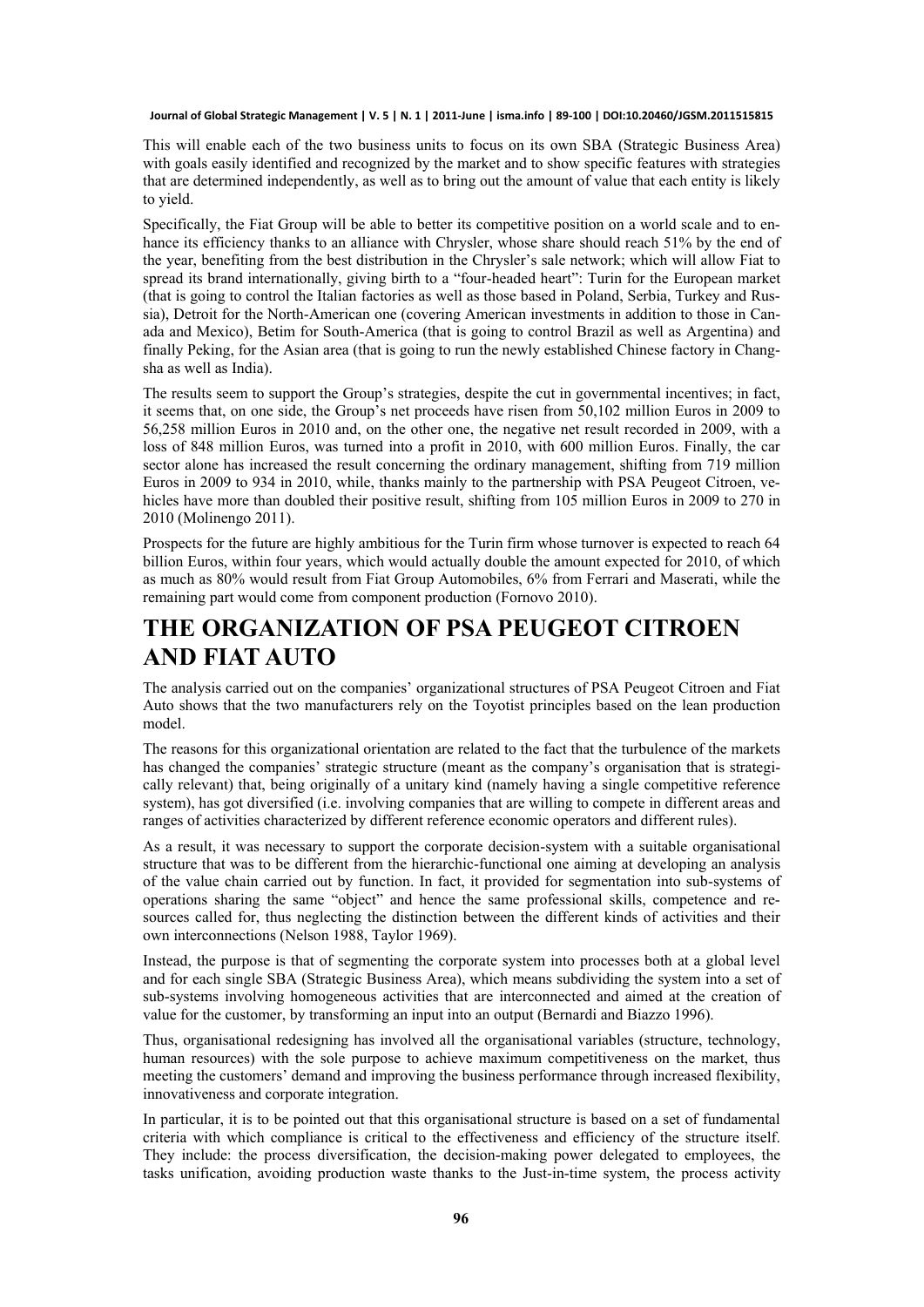outsourcing, the total involvement of suppliers (Argyris 1995; Bartezzaghi et al. 1994; Benozzo and Piccardo 1995; Butera 1994; Camussone 1985; Cusumano 1985; Dubini and MacMillan 1991; Golhar and Stamm 1991).

Therefore, in the light of what examined above, it can be stated that the new organizational structure of the two producers considered radically changes the main criteria on which the old hierarchicalfunctional model was based, thus leading to replacing the management by "functions" with that by "process", to a complete redesigning of the decision-making system through the setting up of the "Business Units", as well as to abolishing the "teams" by establishing the "basic organizational Units" (Volpato 1996).

Ultimately, the benefits of this organisational reshaping are mainly two:

the first is the fact that, in this way, it is possible to understand the economic impact (cost) of each activity on the end- product;

the second one concerns the possibility of establishing what are the key business processes, namely those able to create value for the customer as well as of favouring those processes at the expense of others that do not allow such a result and are, therefore, eliminated from the company.

### **CONCLUSIONS**

The present work was intended, first, to analyze the development strategies of PSA Peugeot Citroen Group, to assess whether such strategies were in line with market expectations, and secondly to compare them with those of the Fiat Auto Group, trying to understand the main differences between the two car makers, as well as to assess, subsequently, what organizational structure would best support the business goals planned.

Thus, the analysis carried out and the results examined show that, in the current international context, the automotive industry is definitely one of the most affected by the recent war in the Middle East, due to the evident rise in fuel prices.

In particular, the sector is characterized by a significant reduction in competition fragmentation, as compared to the past, owing to the creation of joint ventures between international manufacturers and local governments, especially in developing countries, as well as to the merger between traditionally leading producers, aiming at allowing the realization of those synergies ensuring its competitiveness.

Among those synergies, the one that is increasingly pushing its way among the others is that aiming at developing the expensive innovation concerning energy saving, in order to introduce either hybrid or electric engine cars, that in the current phase of serious international crisis, is increasingly a critical success factor to be met.

In particular, the PSA Peugeot Citroen Group's strategy is going this way, thus increasingly oriented towards environmental protection and energy saving, being well supported by the Government and the unions, so that they now rank  $1<sup>st</sup>$  for the production of electric vehicles in the international scene and represent, at present, 10% of the overall French car market, even thanks to 5,000 Euros discount on cars, funded by the State that is also committed to purchase these cars to renew the public car park.

The reasons for this result are related to two main factors. On one side, the availability of electricity in large quantities that are not exploited, due to the nuclear power plants production and that would encourage the development of infrastructures for recharging electric vehicles on the area; on the other one, the concern for the employment shortage in the French automotive industry, due to the relocation of production by the leading transalpine manufacturers that are concentrated on seeking low-cost labour in the emerging countries.

In fact, although they do not want to give up the idea of relocating activities abroad for the above reasons, on one side, in order to ensure the creation of value in A and B segments, which represent about 80% of the market, on the other one, it is also true that they are fully willing to produce electric cars locally; which would promote both employment and the increase in domestic sales, with the prospect of penetrating the Chinese market that appears to be the most attractive at an international level, due to high demand for cars as well as to tax relief granted for the production of electric cars.

Unfortunately, as to the electric car segment, the Fiat Group starts from a position of distinct disadvantage, since it cannot rely either on nuclear power or, for the moment on the Government's funding; such factors do not make the purchase cost of those vehicles very competitive, namely 35,000 Euros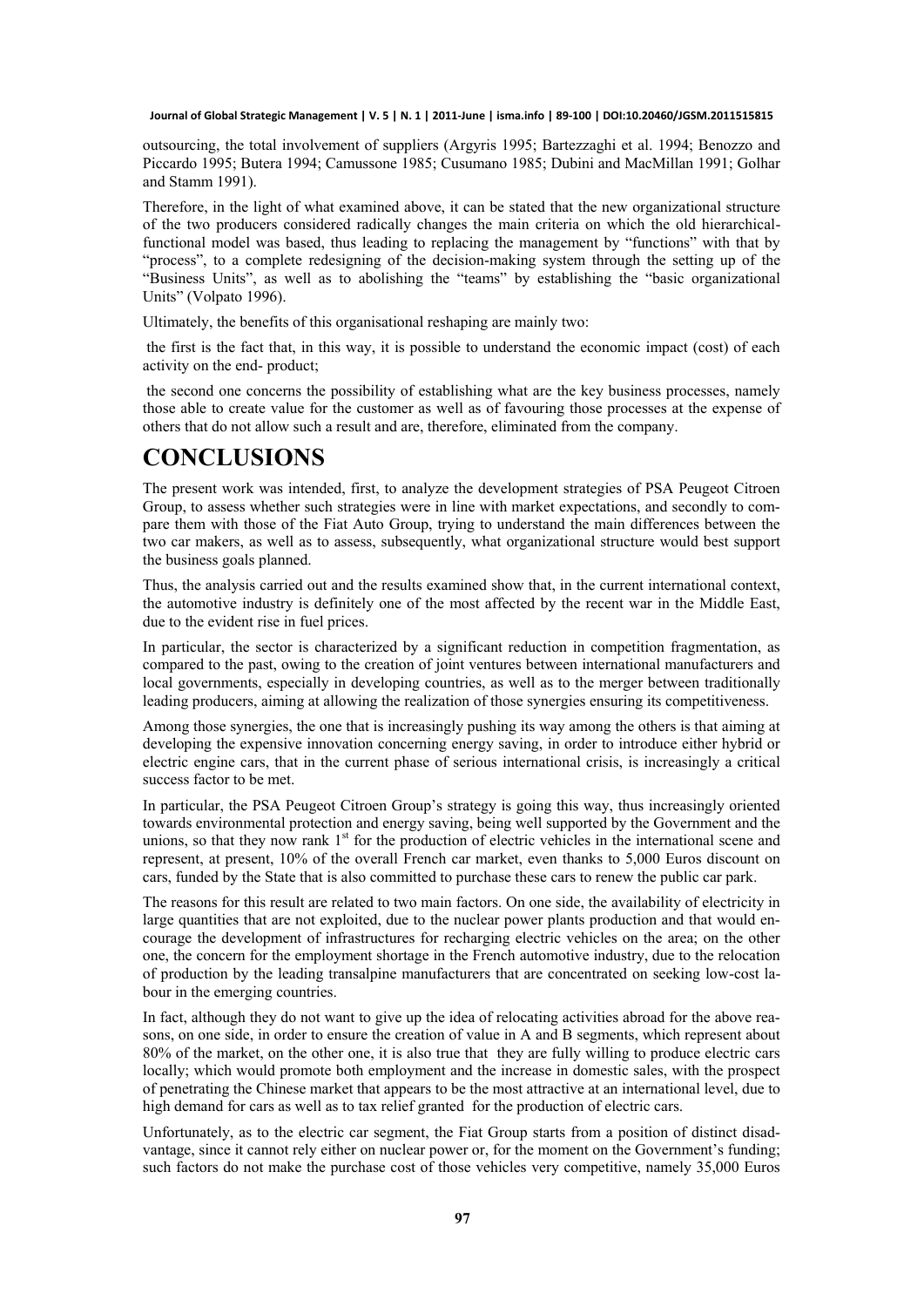on average; in addition, they do not provide the national territory with a widespread supply network (Mombelli 2011).

Concerning the production location, the Fiat Group shows a greater geographical decentralization compared to PSA Peugeot Citroen Group, due to a more complete network of production and sales, supplied in all continents by a widespread organization known as "four-headed heart", in which the "heads" are represented by the parent company located in Turin for Europe, by Detroit headquarters of Chrysler in North America, by Betim for South America and Peking for Asia.

The reasons for this stronger decentralization, as compared to PSA Peugeot Citroen Group, are due, not only to the search for low cost labour, but also to the search for affordable energy resources and, above all, to the low level of productivity of the Italian factories, reaching 54% (this percentage falls to 37% if one considers the technical capacity), compared to the foreign ones in which the work commitment is equal to 126% (and to 78% considering the technical training of workers).

Unfortunately, this relocation has brought about considerable social tension in Italy which, especially following the decision to produce the "LO" model, originally planned in the Mirafiori plant in Turin, in the new one based in Kragujevac in Serbia.

It is to be noted that another aspect emerging from the analysis conducted on the two automotive groups examined is linked to their political re-launching.

In fact, the transalpine Group has focused its attention on its image restyling, by redesigning the brand, offering innovative advertising campaigns, a wide and various range of products focused on environmentally friendly and energy saving engines, as well as on an efficient after-sales service with the use of "Mu by Peugeot". On the contrary, the re-launching of the Fiat Group was different, aiming mainly at redefining the corporate structures both nationally, with the splitting giving birth to the two companies, namely Fiat and Fiat Auto Industrial, and internationally, with the acquisition of Chrysler.

The spin-off implemented has eliminated the heterogeneity of the business, thus allowing each SBA (Strategic Business Area), to determine specific objectives easily identified by the market, to expedite the decision-making process with independent strategies and to bring out the amount of value that each entity is likely to produce; instead, the French Group is still experiencing this kind of heterogeneity, due to not only to the merger of the automotive and business sectors into a single corporate structure but also for the presence of the Citroen brand.

As to the acquisition of Chrysler, it allows a more widespread distribution network at an international level, especially in North America, as well as the exploitation of the know-how in the standard and luxury segments of the American company to complete the product range, creating successful cars relying on quality engines and high technology in those segments where the Turin company is not competitive, being focused, mostly, on utility passenger cars.

Finally, as regards the organizational structure adopted by the two manufacturers, it was noted that the model used is the same, namely no longer the one based on functions, but one that focuses on processes, allowing the organisational efficiency and effectiveness to be improved, thus meeting a number of critical success factors represented by the following: the streamlining of production that is likely to better the business flexibility and the quality of the product, greater decision-making power delegated to employees, whose increased involvement leads to improving their commitment, minimized costs thanks to reducing the stock-in-trade as well as waste, improved information, whose effectiveness is ensured by the technological value of the computer system, reduced assembly time of the car through the location of suppliers close to the parent house and so on.

In conclusion, in the light of the analysis carried out, it can be stated that both the strategies adopted by the two manufacturers examined have been satisfactory and that, indeed, their merger, in the future, could be facilitated by a common organisational structure and it is likely to allow the transalpine Group to exploit the wider relocation of production and distribution of Fiat Auto to enter new markets, as well as its specialization in the production of utility passenger vehicles to get stronger in this segment; on the other side, the Italian company will be allowed to exploit the low cost of French energy in order to minimize production costs, as well as technology and the degree of specialization achieved in the segment of electric cars, to ensure the development of this segment in the domestic market, producing cars with an average cost lower than the present one.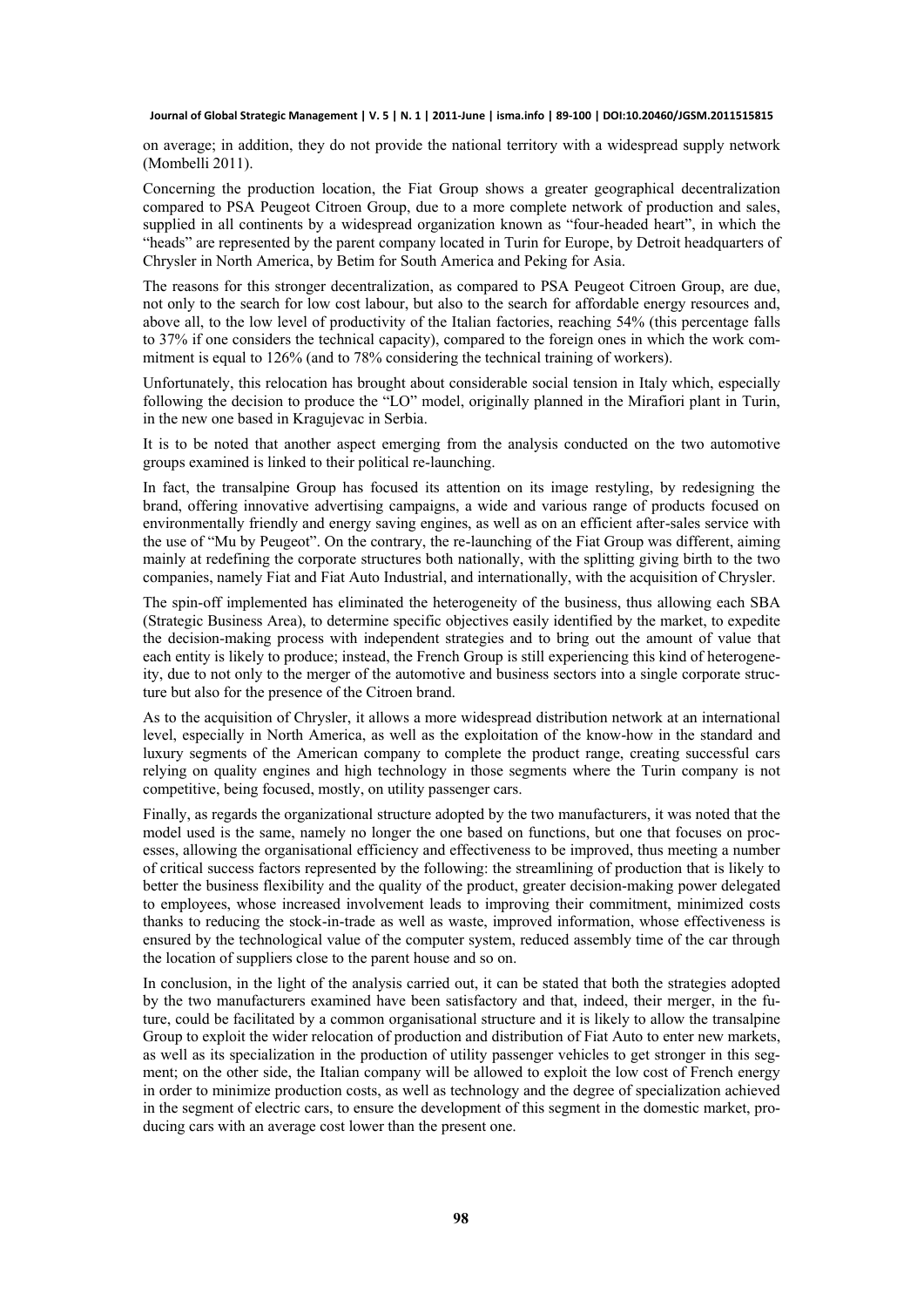### **REFERENCES**

1. ANSA (2011), PSA Peugeot-Citroen: It will Come in Handy 2010, 1.13 bn. Profits, http:// www.ansa.it/motori/notizie/rubriche/industriamercato/2011/02/09/ visualizza\_new.html\_1590487128.html, Accessed January 13, 2011.

2. Argyris, C. (1995), Dialogue as a Way to Achieve Better Results in the Company, *Harvard Business Review,* No. 2.

3. Bartezzaghi, E., Spina, G. and Verganti, R. (1994), More Flexible Technologies for the New Entrepreneurial Models, *L'impresa*, No. 3.

4. Benozzo, A. and Piccardo, C. (1995), Empowered Teams, *Sviluppo & Organizzazione*, No. 150.

5. Bernardi, G. and Biazzo, S. (1996), Analysis and Representation of the Corporate Processes, *Sviluppo & Organizzazione*, No. 156.

6. Bourassi, N. (2010), PSA have Reached a Turning Point in their Strategy of Luxury Car Production, easybourse, http://www.easybourse.com/bourse/automobile/article/17807/psa-a-un-tournant-dans -sa-strategie-de-montee-en-gamme.html, Accessed January 14, 2011.

7. Brusa, L. (1986), Corporate Organisational Structures, Giuffré Editore, Milano.

8. Butera, F. (1994), From Hierarchy to Teams: this Is how Power is Changing within the Company, *L'impresa*, No. 4.

9. Camussone, P. F. (1985), The Informational System in the Company, Etas Libri, Milano.

10. Cusumano, M. (1985), The Japanese Automobile Industry, Harvard University Press, Cambridge.

11. De Pascale, A. (2010), Fiat's Removal to Serbia, *Terra news,* http://www.terranews.it/ news/2010/07/il-trasloco-di-fiat-serbia, Accessed January 15, 2011.

12. Donna, G. (1992), The Competitive Business, Giuffré Editore, Milano.

13. Dubini. P. and MacMillan, I. C. (1991), Strategies for Technological Change, *Sviluppo & Organizzazione*, No. 128.

14. Fornovo, L. (2010) The Company has Given the Go-ahead. Here Is the New Fiat, *La Stampa.it,* http://www.lastampa.it/redazione/cmsSezioni/economia/201009articoli/58615girata.asp, Accessed March 2, 2011.

15.Gemelli, F. (2010), The Peugeot of the New Decade, *Omniauto.it*, http://www.omniauto.it/ magazine/10767/la-peugeot-del-nuovo-decennio, Accessed January 18, 2011.

16. Giorgi, F. (2009), Changes in the PSA Peugeot Citroen Group's Top Management, *Motori.it*, http://www.motori.it/attualita/1493/cambi-al-vertice-nel-gruppo-psa-peugeot-citroen.html, Accessed March 3, 2011.

17. Golhar, D. and Stamm, C. L. (1991), The Just-in-Time Philosophy: a Literature Review, *International Journal of production Research*, Vol. 29, No.4.

18. Loubet, J. L. (1995), Citroen, Peugeot, Renault and the Others:a Sixty-Year Strategy, Collection Mémoire Le Monde Editions, Paris.

19. Miolo Vitali, P. (1993), The Corporate Decision-Making System, Giappichelli Editore, Torino.

20. Molinengo P. (2011), Fiat: the Group's Consolidated Balance Sheet was Adopted, http:// it.finance.yahoo.com/notizie/Fiat-approvato-bilancio-trend-2784448411.html?x=0, Accessed March 5, 2011.

21. Mombelli M. T. (2011), In Italy the Electric Car is not Going to Make its Way, *Business People*, http://businesspeople.it/Ambiente/Green-living/In-Italia-l-auto-elettrica-non-fa-strada\_17516, Accessed January 19, 2011.

22. Montrone, D. (2010), Fiat: does Marchionne Think about Involving Cars as well in the Alliance with PSA Peugeot Citroen?, http://www.autoblog.it/post/26355/fiat-marchionne-pensa-allalleanza-con -psa-peugeot-citroen-anche-per-le-auto, Accessed January 21, 2011.

23. Nelson, D. (1988), Taylor and the Managerial Revolution, the Origin of the Scientific Management, Einaudi, Torino.